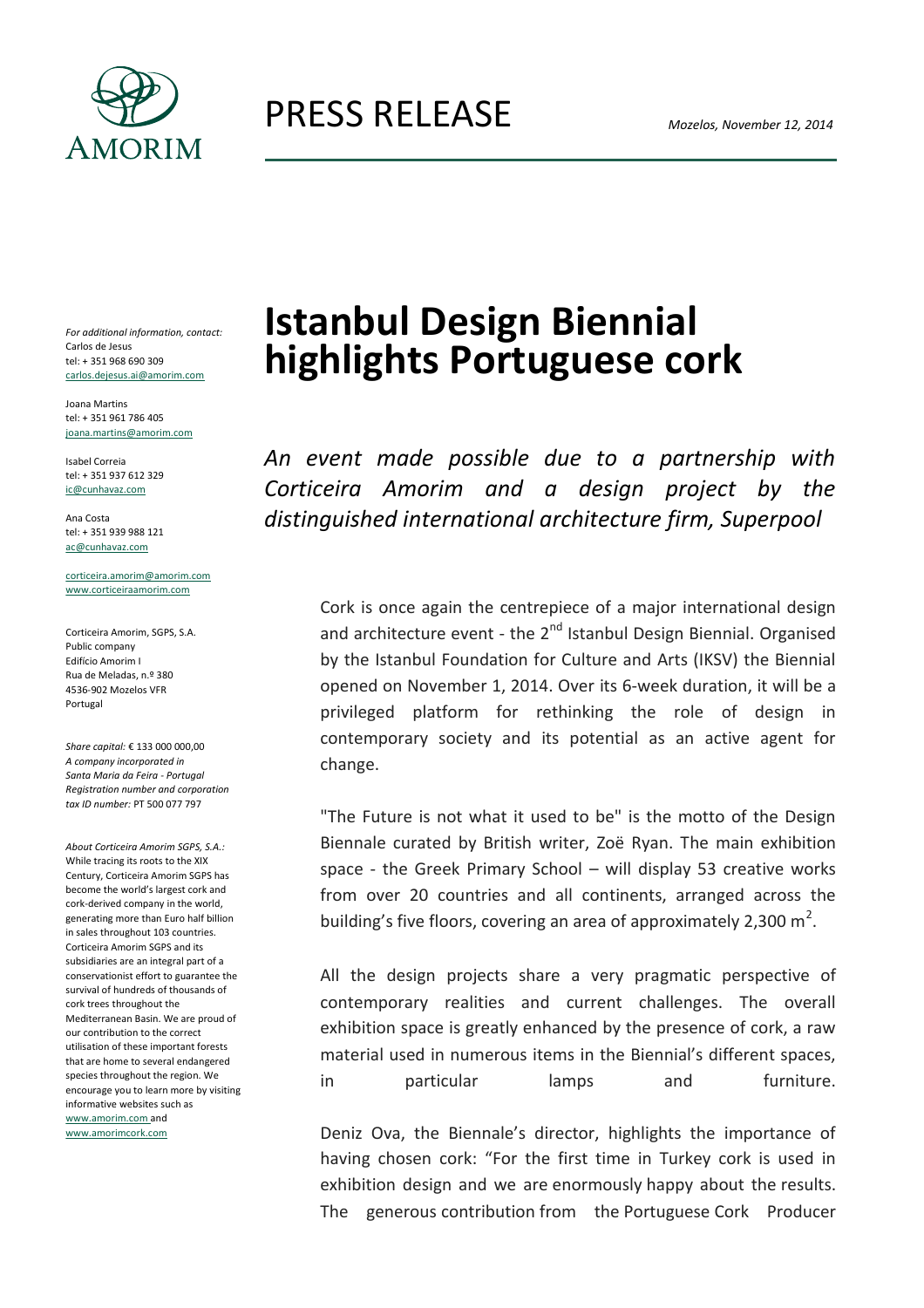

Amorim made the exhibition a unique experience for new innovative design solution. The warm, welcoming atmosphere of the new material surpasses all visitors and made them feel comfortable immediately."

This statement is corroborated by Gregers Tang Thomsen, founder and lead architect of the architecture firm, Superpool, who praises cork's sensorial properties: " As a material that immediately gives a sensation of warmth and personality though highly engineered, cork complements perfectly the theme of the exhibition - The future is not what it used to be." He adds: "Given the chance for the Istanbul Design Biennial to work with Amorim has given us a unique opportunity to create a series of design solutions with cork that would otherwise not be possible."

Corticeira Amorim readily accepted the invitation to support the Istanbul Design Biennial and is the exclusive sponsor of all cork used in the event. This includes supplying different types of cork, in particular expanded insulation cork board (traditionally associated to official Portuguese Pavilions) and agglomerated cork, similar to that used to great success at the Serpentine Gallery Pavilion in London.

Carlos de Jesus, Amorim's Marketing and Communication manager states: "The Istanbul Design Biennial, organized by the Istanbul Foundation for Culture and Arts (IKSV), is Turkey's most important design and architecture event, demonstrated by the fact that it's co-sponsored by reputable organizations such as Vitra and Vestel. It's a privilege to see that cork has a major presence in an event that not only attracts widespread international attention, but is also supported by leading players in the Turkish economy - an important emerging market for Portuguese exports."

## *About the Istanbul Design Biennial:*

The 2nd Istanbul Design Biennial The Future Is Not What It Used To Be organised by the Istanbul Foundation for Culture and Arts (İKSV) and curated by Zoë Ryan opens to the public on 1 November. Throughout the city and in the biennial hub, Galata Greek Primary School, the biennial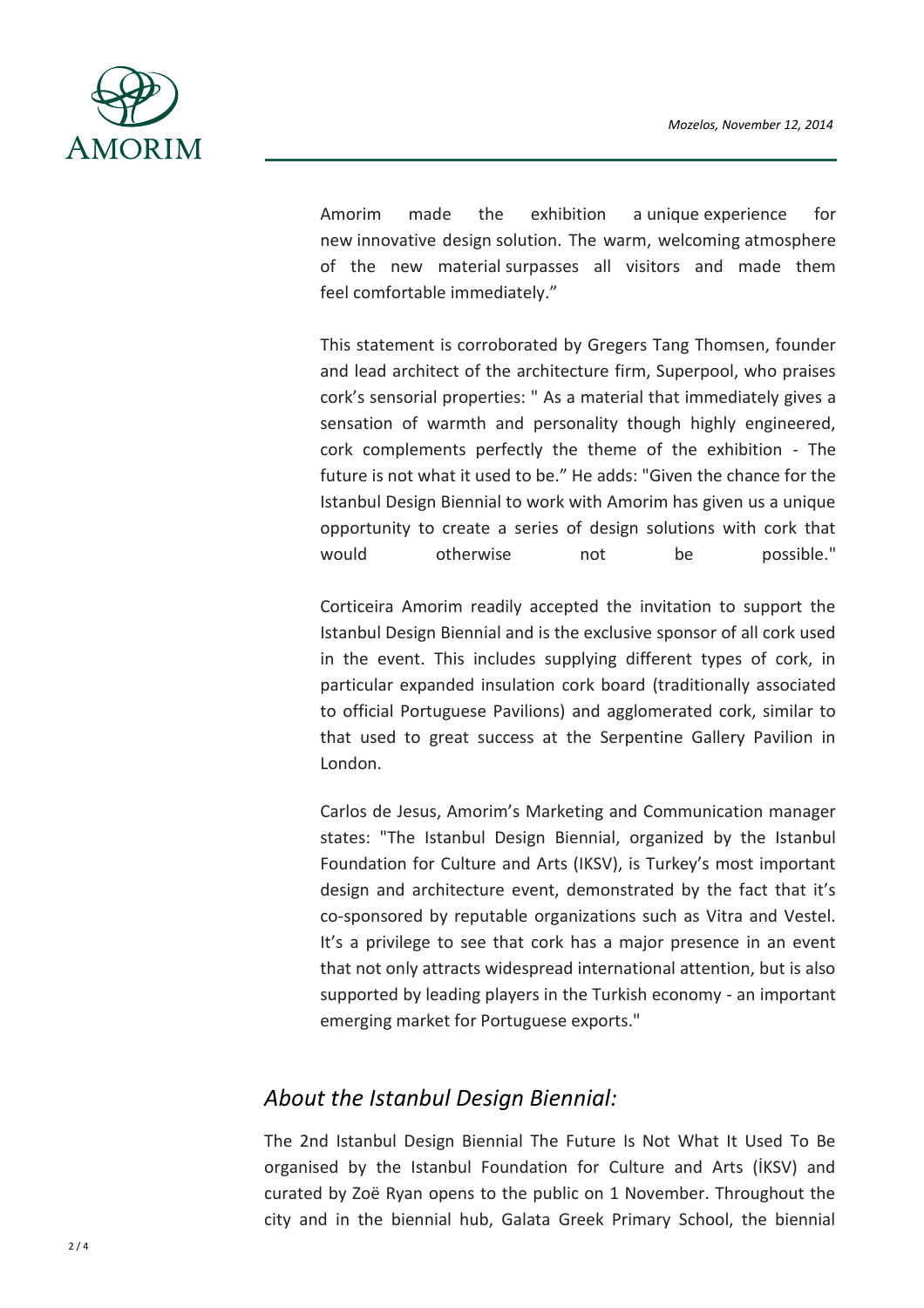

features 53 projects from designers all over the world that ask: "What is the future now?" as well as panels, conversations, workshops, film screenings and many other events until 14 December 2014. By rethinking the manifesto as a platform to frame pertinent questions, the projects question the role of design, its relationship to society, and its ability to be an active agent for change.

The exhibition at the 2nd Istanbul Design Biennial hub, Galata Greek Primary School continues over all five floors of the school, an area of approximately 2,300 square metres. The projects imagine new possibilities that can transform the present and invite new potential futures. The biennial features 53 projects by more than 200 designers from more than

20 countries including Australia, China, France, Japan, Mexico, the Netherlands, Turkey and the United States, that propose alternative manifestos in the form of objects, fashion accessories, food, menus, maps, buildings, visual languages, systems, and services.

Arranged in five departments by curator Zoë Ryan and associate curator Meredith Carruthers — Personal, Norms and Standards, Resource, Civic Relations, and Broadcast  $-$  the projects in the exhibition question the manifesto as a platform for situating ideas and pointing to new directions.

An additional project, "The Exhibition as Manifesto," is a survey of the history of design exhibitions through the lens of thirteen historic shows. Compiled by the curators in collaboration with researcher Maggie Taft, these seminal group and thematic exhibitions dating from 1956 to 2007 were selected for their continued relevance and resonance in the design field.

In addition to the exhibition, the biennial hub at the Galata Greek Primary School hosts different events for design enthusiasts daily for six weeks: the Kontraakt team's broadcast programming, which includes a weekly radio show, is held on Tuesdays and throughout the week, Q&A's and panels on Wednesdays, film screenings on Thursdays, and Children and Youth Programmes every day.

## *About Superpool:*